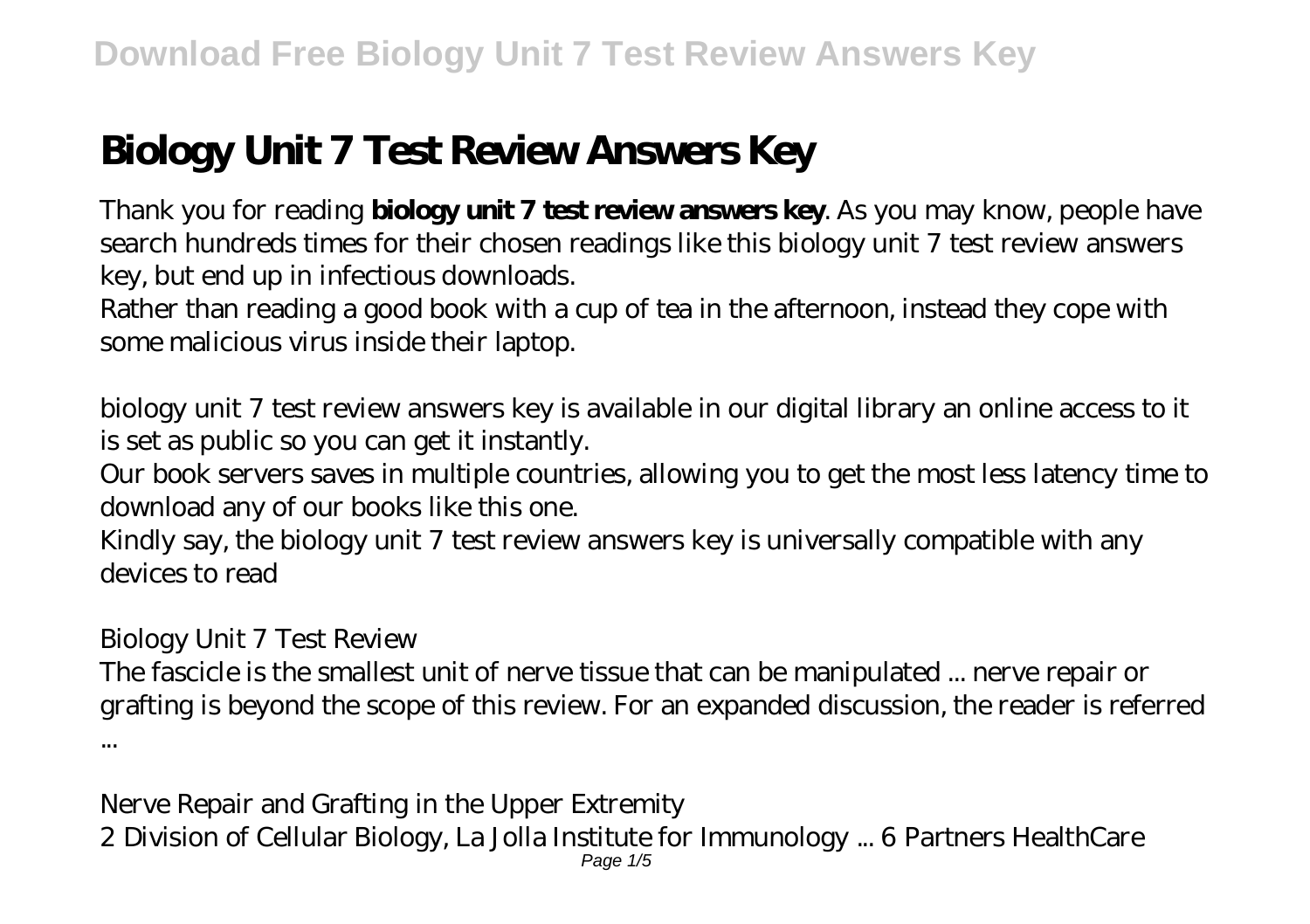# **Download Free Biology Unit 7 Test Review Answers Key**

Personalized Medicine, Boston, MA 02115, USA. 7 Program in Medical and Population Genetics, Broad Institute ...

*Synoviocyte-targeted therapy synergizes with TNF inhibition in arthritis reversal* 5 Institute of Genetics and Developmental Biology, Chinese Academy of Sciences ... and the final week  $(7.7 \pm 1.6$  liters/day; P = 0.32, paired one-tailed t test), underscoring the importance of water ...

*Extreme events reveal an alimentary limit on sustained maximal human energy expenditure* Year 1 was very broad, then I began to focus on my favourite topics, while choosing extra units that caught my interest and taking a wider look at biology and society through tutorials. "Having the ...

#### *BSc Biology*

UCT/MRC Research Unit for Exercise ... 1.00 to 6.00 and from 7:30 to 12:30 (min:second)) for stages 1 and 2, respectively, and for a 2-min period (13:30–15.30 min:second) for stage 3. Performance and ...

*A novel submaximal cycle test to monitor fatigue and predict cycling performance* Frequentist analyses yielded similar results (absolute difference in mortality with ZMapp, −15 percentage points; 95% confidence interval, −36 to 7 ... who had positive test results for ...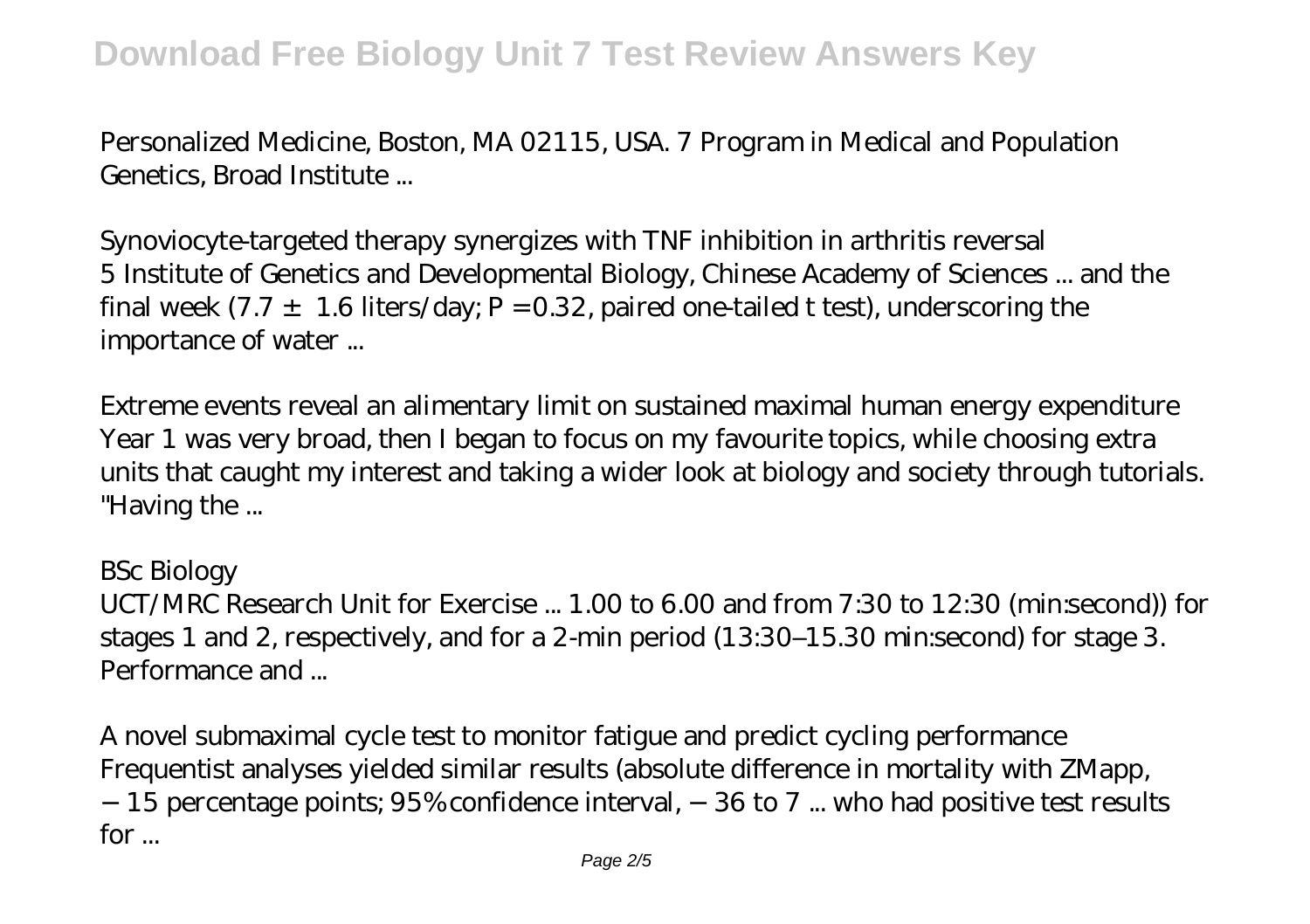### *A Randomized, Controlled Trial of ZMapp for Ebola Virus Infection*

5 Department of Molecular Biology, Center for Human Genetic Research, and Diabetes Unit, Massachusetts General Hospital, Boston, MA, USA. 6 Department of Biology, MIT, Cambridge, MA, USA. 7 Whitehead ...

#### *Positive Natural Selection in the Human Lineage*

Facebook/Olivia Guidry Olivia Guidry was a Lafayette, Louisiana, nurse who died of complications from COVID-19 in July 2021. Olivia Guidry was a nurse in Lafayette, Louisiana, who died of ...

*Olivia Guidry: Louisiana Nurse Dies of COVID-19 Complications, Family Says* MRC/UCT Research Unit for Exercise Science and Sports Medicine, Department of Human Biology ... sports.uct.ac.za The aim of this review is to analyse the studies on nandrolone metabolism to determine ...

#### *Urine nandrolone metabolites: false positive doping test?*

3 Unit of Gastroenterology and Rheumatology ... 6 Division of Clinical Microbiology, Department of Laboratory Medicine, Karolinska Institutet, 14152 Stockholm, Sweden. 7 Division of Surgery, ...

*A biliary immune landscape map of primary sclerosing cholangitis reveals a dominant* Page 3/5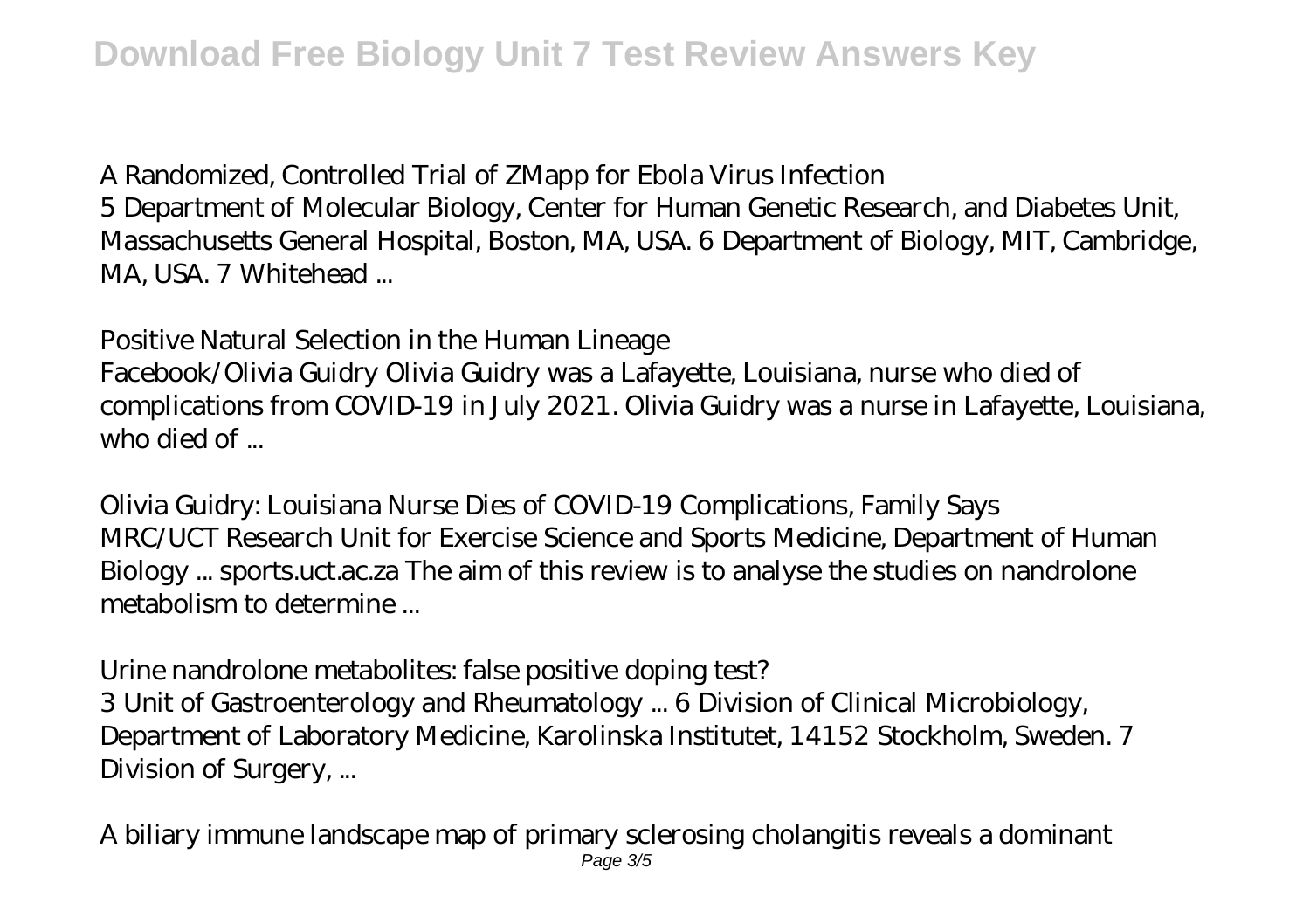## *network of neutrophils and tissue-resident T cells*

"We continue to review any new data as it becomes available ... They should also get a viral test 3 to 5 days after coming home, the CDC says. For those who aren't fully vaccinated but must ...

*You asked, we're answering: Your top questions about Covid-19 and vaccines* 1 Medical Research Council (MRC) Human Immunology Unit ... Biology and Immunology Group, Wageningen University, Wageningen 6700 AH, the Netherlands. 6 MRC International Nutrition Group, London School ...

## *Expression of the Iron Hormone Hepcidin Distinguishes Different Types of Anemia in African Children*

The updated specifications and new test support paper developed by the ... Network FAPI 2.0 now adds support for the RF Front End Unit Control API in addition to the PHY API.

# *Small Cell Forum releases next generation 5G FAPI specifications*

It's laid out some 320-odd m (1,050 ft) of fully functional test track in France ... shipping containers or one double-length 12 to 13.7-m (40 to 45-ft) unit, dropped in and picked up by  $the...$ 

*HyperPort would fire shipping containers around at transonic speeds* I'll spare you the full details, but the motor uses clever tech that mimics partly how a diesel Page  $4/5$